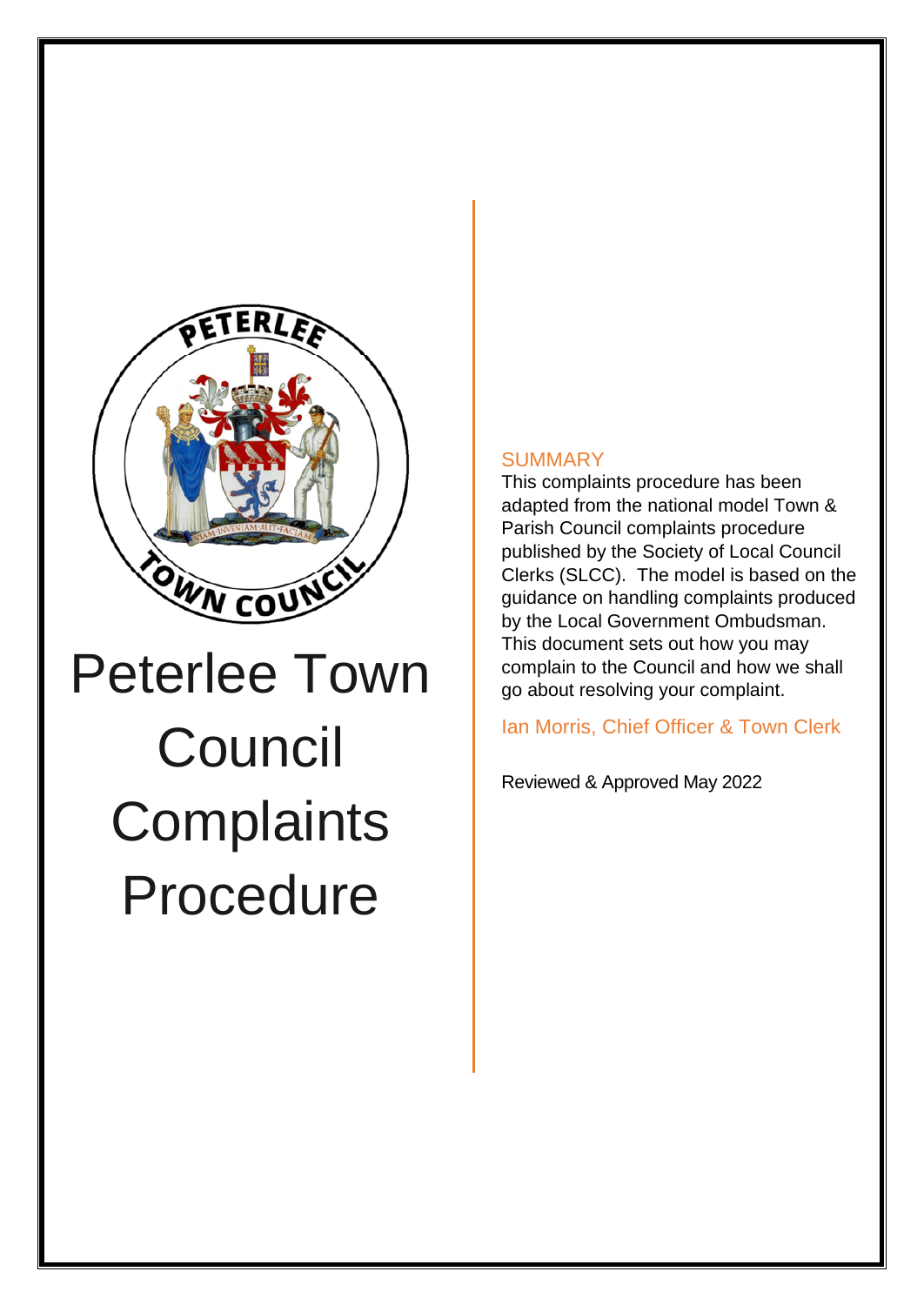## Peterlee Town Council

## Complaints Procedure

First adopted April 2017, reviewed & approved by full Council May 2022

- 1. Peterlee Town Council is committed to providing a quality service for the benefit of the people who live or work in the Peterlee area or are visitors to the locality. If you are dissatisfied with the standard of service you have received from this council, or are unhappy about an action or lack of action by this council, this Complaints Procedure sets out how you may complain to the council and how we shall try to resolve your complaint.
- 2. This Complaints Procedure applies to complaints about council administration, procedures and services and may include complaints about how council employees have dealt with your concerns.
- 3. This Complaints Procedure does not apply to:
- 3.1. complaints by one council employee against another council employee, or between a council employee and the council as employer. These matters are dealt with under the council's disciplinary and grievance procedures.
- 3.2. complaints against councillors. Complaints against councillors are covered by the Code of Conduct for Members adopted by the Council in 2021 and if a complaint against a councillor is received by the Town council it will be referred to the Standards Committee of Durham County Council in line with this policy. Further information on the process of dealing with complaints against councillors may be obtained from the Monitoring Officer of Durham County Council here: <http://www.durham.gov.uk/ethicalstandards>or by contacting the Committee's Support Officer on 03000 269 703
- 4. The appropriate time for influencing Council decision-making is by raising your concerns before the Council debates and votes on a matter. You may do this by writing to the Council in advance of the meeting at which the item is to be discussed, or by contacting your local Town Council ward member. You can find out who your local ward members are via the Town Council's website here: <http://www.peterlee.gov.uk/councillors/>

Town Council meeting agendas are published at least 3 days before all of our meetings here:<http://www.peterlee.gov.uk/agendas-minutes/>

There may also be the opportunity to raise your concerns in the public participation section of Council meetings. This section usually occurs between 6.30pm – 6.45pm at full Council meetings.

5. If you are unhappy with a Council decision, you may raise your concerns with the Council, but [Standing Orders](http://www.peterlee.gov.uk/wp-content/uploads/sites/37/2016/10/standing-orders-may-14-v2.pdf) prevent the Council from re-opening issues for six months from the date of the decision, unless there are exceptional grounds to consider this necessary and the special process set out in the Standing Orders is followed.